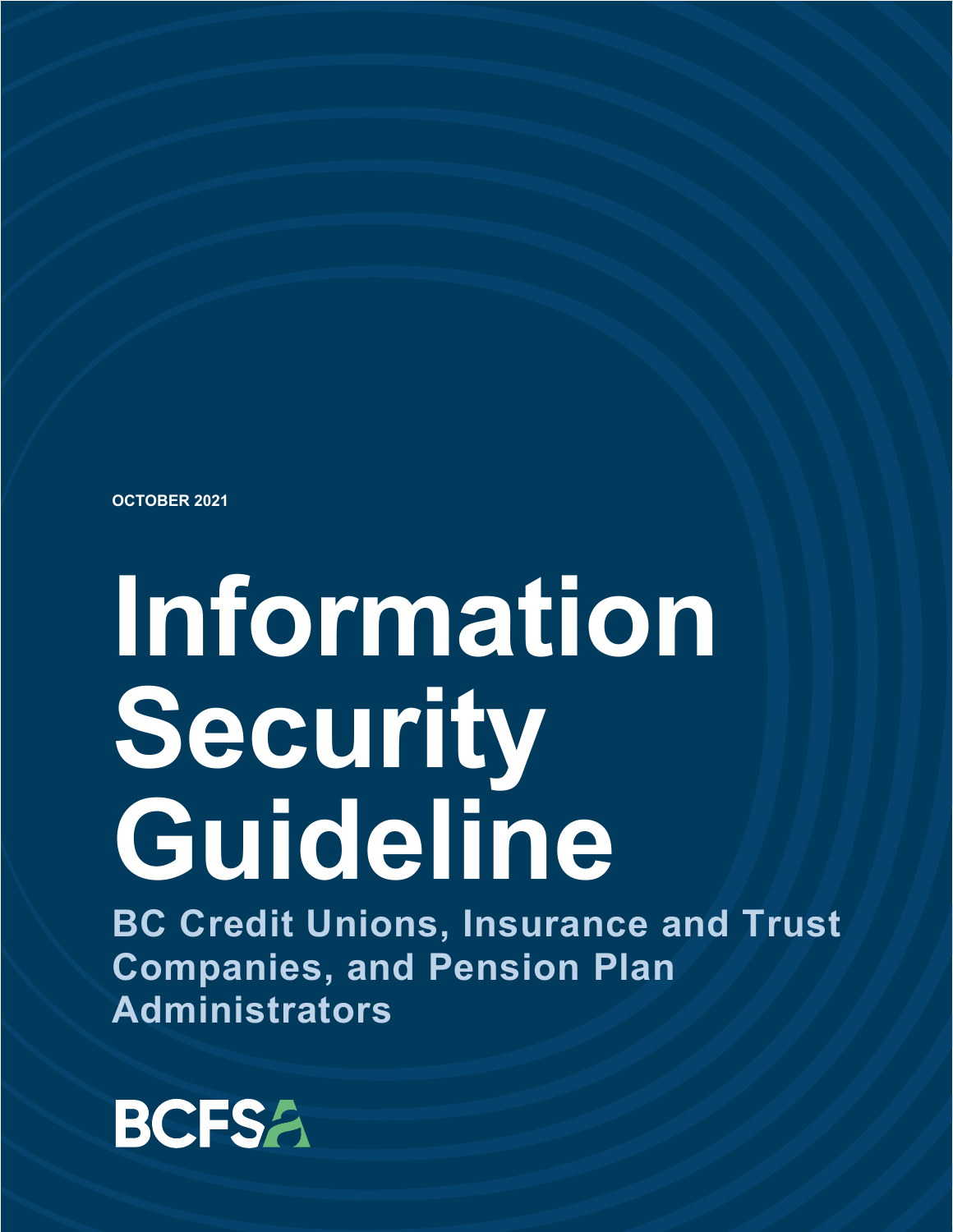#### **Contents**

| <b>Introduction</b>                                                       | 1              |
|---------------------------------------------------------------------------|----------------|
| <b>Scope</b>                                                              | 1              |
| <b>Approach</b>                                                           | $\overline{2}$ |
| <b>Governance</b>                                                         | $\overline{2}$ |
| <b>Information Security Risk Management Program</b>                       | 4              |
| <b>Identify</b>                                                           | 4              |
| <b>Protect</b>                                                            | 5              |
| <b>Detect</b>                                                             | 6              |
| <b>Respond</b>                                                            | 6              |
| <b>Recover</b>                                                            | 7              |
| <b>Communication With The Regulator</b>                                   |                |
| Appendix 1: Determining If An Information Security Incident Is "Material" |                |
| <b>Material Incident Examples</b>                                         | 9              |
| <b>Appendix 2: Information Security Incident Reporting Template</b>       |                |
| <b>Subsequent Reporting Requirements</b>                                  |                |



Production of this document included environmentally friendly best practices. Please reduce, reuse and recycle.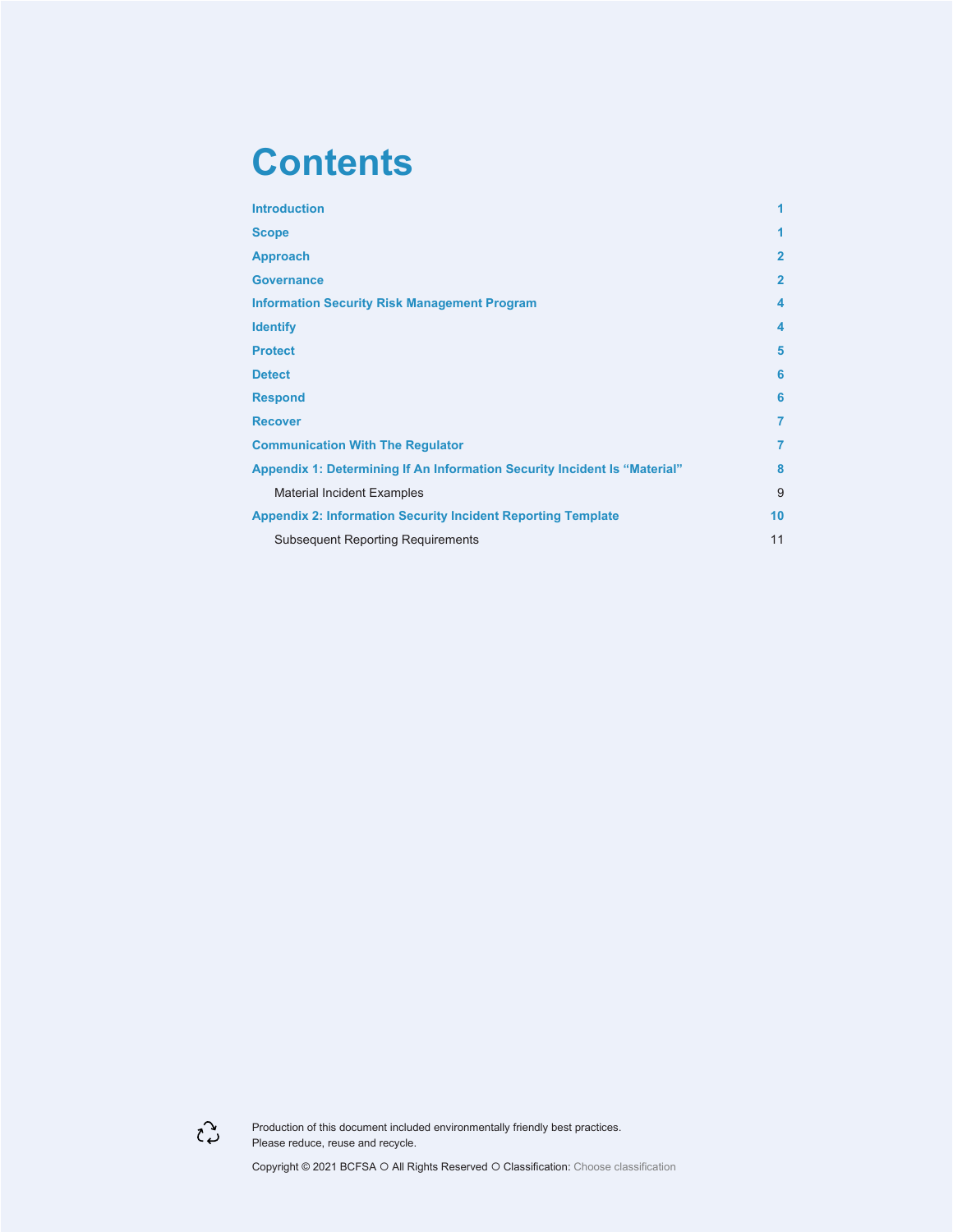#### <span id="page-2-0"></span>Introduction

BC Financial Services Authority ("BCFSA") Guidelines establish principles that regulated entities are expected to implement and follow and provide best practices on how to meet the objectives of the Guideline.

Potential consequences of information security ("IS") breaches constitute a concern for BCFSA, consumers, pension plan members, provincially incorporated financial institutions ("FIs")[1](#page-2-2) and pension plan administrators. In this Guideline, financial institutions and pension plan administrators will be referred to collectively as "PRFIs"[2.](#page-2-3) As a result of these concerns, BCFSA has produced this IS Guideline that outlines expectations to mitigate IS risks.

#### <span id="page-2-1"></span>Scope

IS risks include unauthorized, illegal, or accidental use, disclosure, access to, modifications or destruction of data, or impairment of network systems (information security incidents), which can cause serious harm to pension plan members and other financial services consumers, and significant financial and reputational damage to PRFIs. The risk of unauthorized or illegal access to sensitive information or systems can come from employees, consultants, and others within the regulated entity or external threat actors.

Data can be generated by the PRFI or provided by third parties to the PRFI. Data collection, storage and processing can be in any format (for example; paper, electronic, or video) or location (for example; onsite, offsite, or cloud service). Information systems include people, machines, methods of organization, and procedures which provide input, storage, processing, communications, output, and control functions in relation to information and data.

BCFSA's expectations for outsourcing information system management services to third parties is addressed through a separate Outsourcing Guideline. Where information management services are outsourced, BCFSA expects PRFIs to ensure that all service providers comply with all applicable legislation, regulations, and/or rules, as well as this Guideline in their treatment of the PRFI's information.

A distinction is made between data privacy and data and system protection (i.e., IS). Data privacy is concerned with issues related to authorized collection, use and disclosure of information. Data and system protection focus on securing against unauthorized or accidental loss or misuse of data or information systems.

This Guideline applies to PRFIs – B.C. financial institutions and pension plan administrators. The implementation of the Guideline will be applied in a risk-based and proportionate manner and will vary given differences in the nature, scope, complexity, systemic importance, and risk profile of the PRFI.

<span id="page-2-2"></span><sup>1</sup> In this guideline the term financial institutions includes; (i) BC credit unions and (ii) insurance and trust companies incorporated or licensed to do business in BC (excluding extra provincial companies)

<span id="page-2-3"></span> $2$  PRFIs for the purposes of this guideline include financial institution and administrators of BC registered pension plans.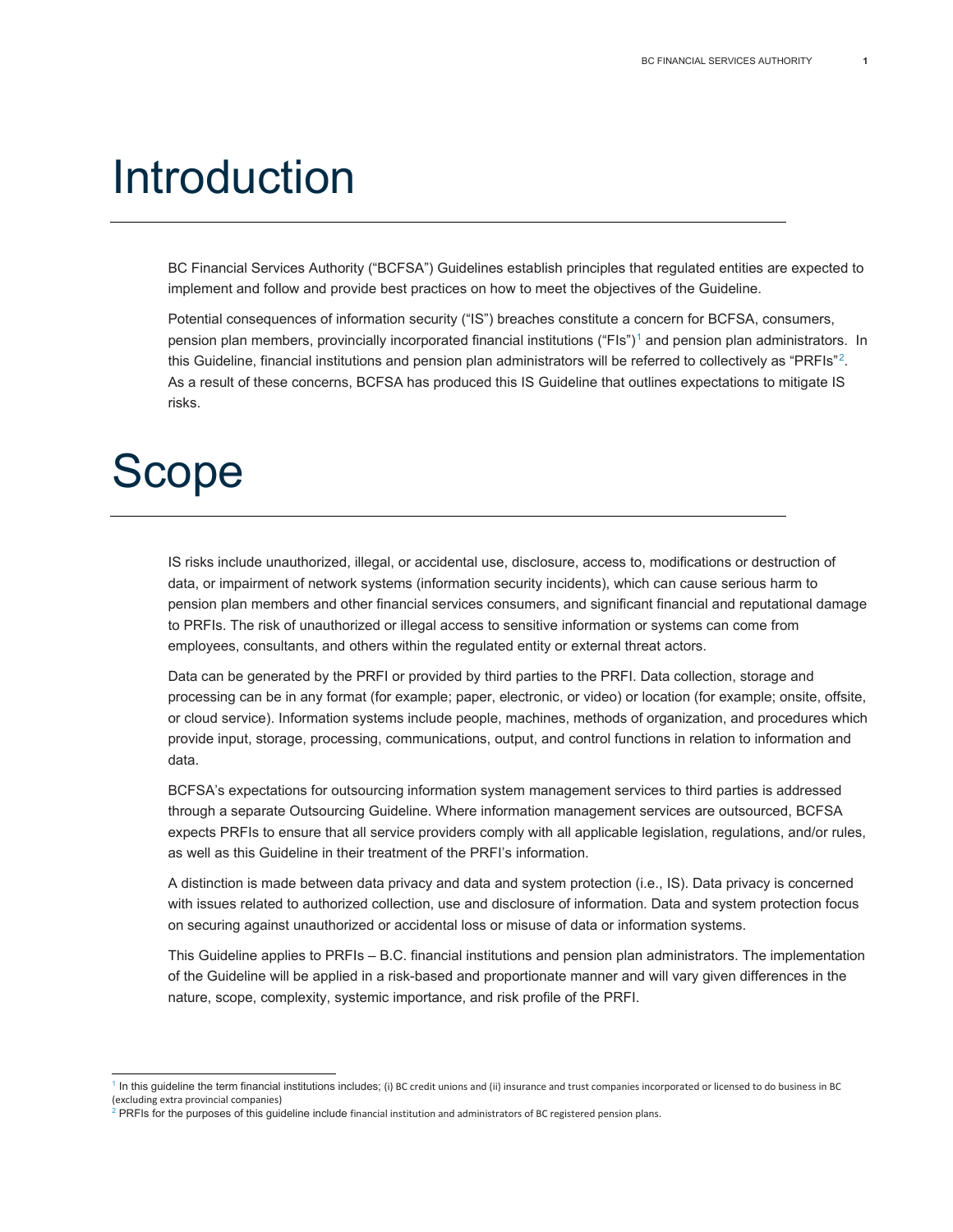### <span id="page-3-0"></span>Approach

This Guideline sets out both high level principles and specific BCFSA expectations.

Principles form the foundation for good governance expected by BCFSA. Principles communicate the spirit of BCFSA's expectation without prescribing the form by which the principle is achieved. BCFSA expects principles to be implemented across all PRFIs.

For each principle, specific BCFSA expectations are used for further illustration and clarity. Specific BCFSA expectations are the procedures and practices<sup>[3](#page-3-2)</sup> that achieve the objective of each principle. For financial institutions, BCFSA may recommend additional IS actions be implemented consistent with a risk-based and proportionate supervisory approach.

Given the differences between institutional structures and legislation applicable to financial institutions and pension plans, the specific expectations associated with each principle will not be applied to pension plan administrators, unless pension plan specific expectations are identified in this Guideline. However, BCFSA will, as with FIs, apply the proportionality principle when reviewing pension plans and may determine that additional specific expectations will be applicable for a particular plan. Additional pension plan related expectations will only be applied following discussions between BCFSA and the pension plan administrator.

#### <span id="page-3-1"></span>Governance

#### *The PRFI's governing body is ultimately responsible for overseeing the prudent management of IS risks.*

For the purposes of this Guideline, the governing body for financial institutions is the Board of Directors. The term "Board of Directors" also includes any group or individual who would hold a comparative position in a financial institution.

For pension plans, the governing body would be the administrator established under the plan documents.

For financial institutions, the following specific expectations apply.

<span id="page-3-2"></span><sup>&</sup>lt;sup>3</sup> Procedures operationalize policies. Practices are detailed instructions.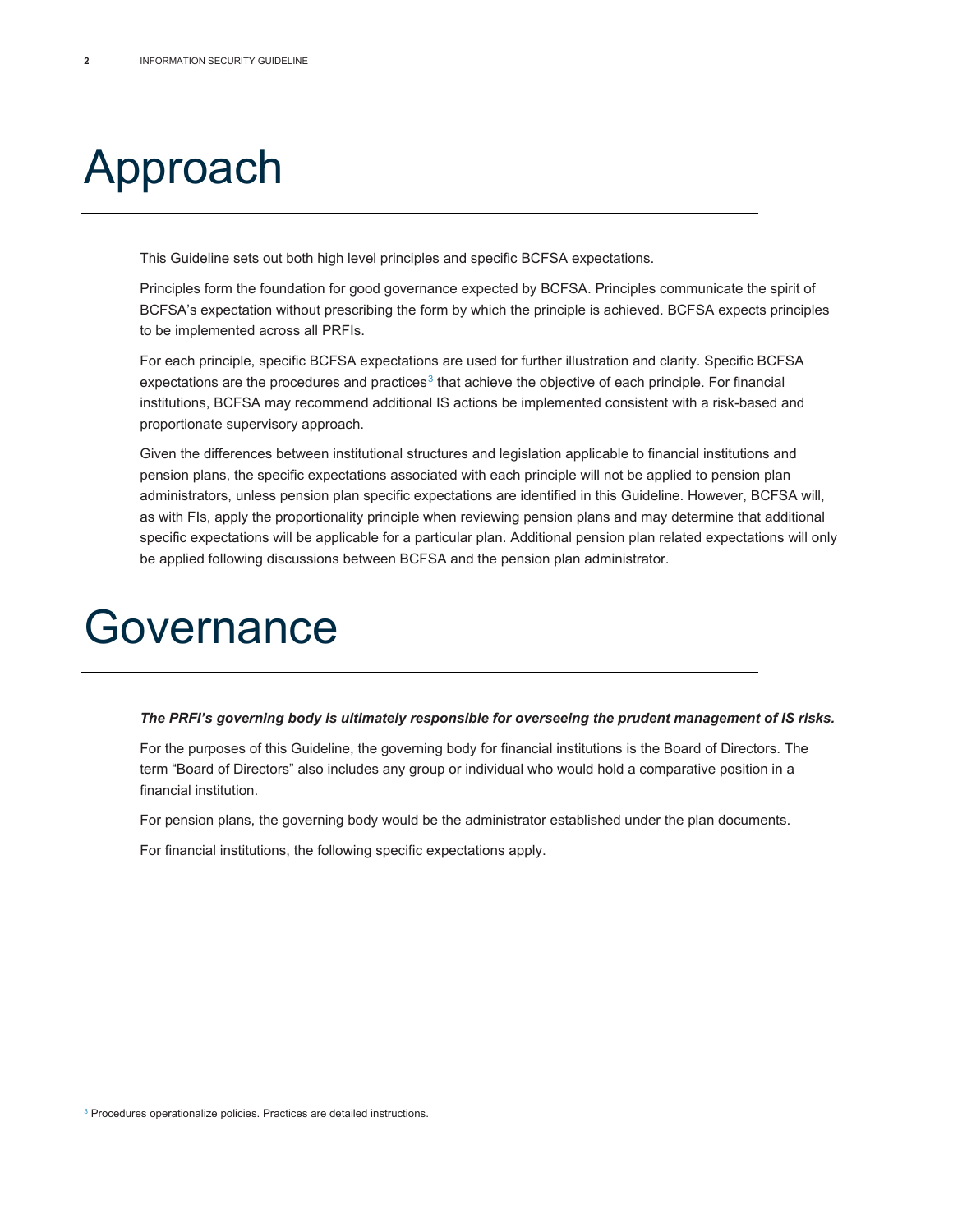The Board of Directors should<sup>[4](#page-4-0)</sup>:

- Identify the governing body accountable for overseeing IS (for example, the Audit Committee of the Board);
- Approve the appropriateness of the IS risk management program relative to the nature, scope, complexity, and risk profile of the organization;
- Possess current and relevant knowledge of IS, or recognize when it needs additional expertise or third-party advice to meet its oversight responsibilities; and
- Assess the competencies, skills, and experience of senior management pertaining to IS.

Senior management should:

- Define and document roles and responsibilities for personnel implementing, managing, and overseeing the effectiveness of the IS strategy to ensure accountability;
- Develop, document, implement, and monitor an IS risk management program including, policies, procedures, and practices for the effective management of the institution's IS risks;
- Periodically review the effectiveness of the IS risk management program and plans for dealing with incidents; and
- Allocate sufficient resources to effectively conduct IS functions.

For pension plans the following expectations apply.

Administrators should:

- Ensure the written governance policy recognizes information security as a material risk and;
	- $\circ$  Sets out the structures, processes, and controls for overseeing, managing, and administering information security;
	- o Explains what those structures, processes and controls are intended to achieve;
	- o Identifies all participants who have authority to make decisions in respect of those structures, processes and controls and describes the roles, responsibilities, and accountabilities of those participants; and
	- o Establishes an ongoing process to identify the educational requirements and skills necessary for the administrator to perform his or her duties in relation to information security.

<span id="page-4-0"></span><sup>&</sup>lt;sup>4</sup> Reference to the word "should" throughout this guideline means it is recommended that PRFIs adhere to that section.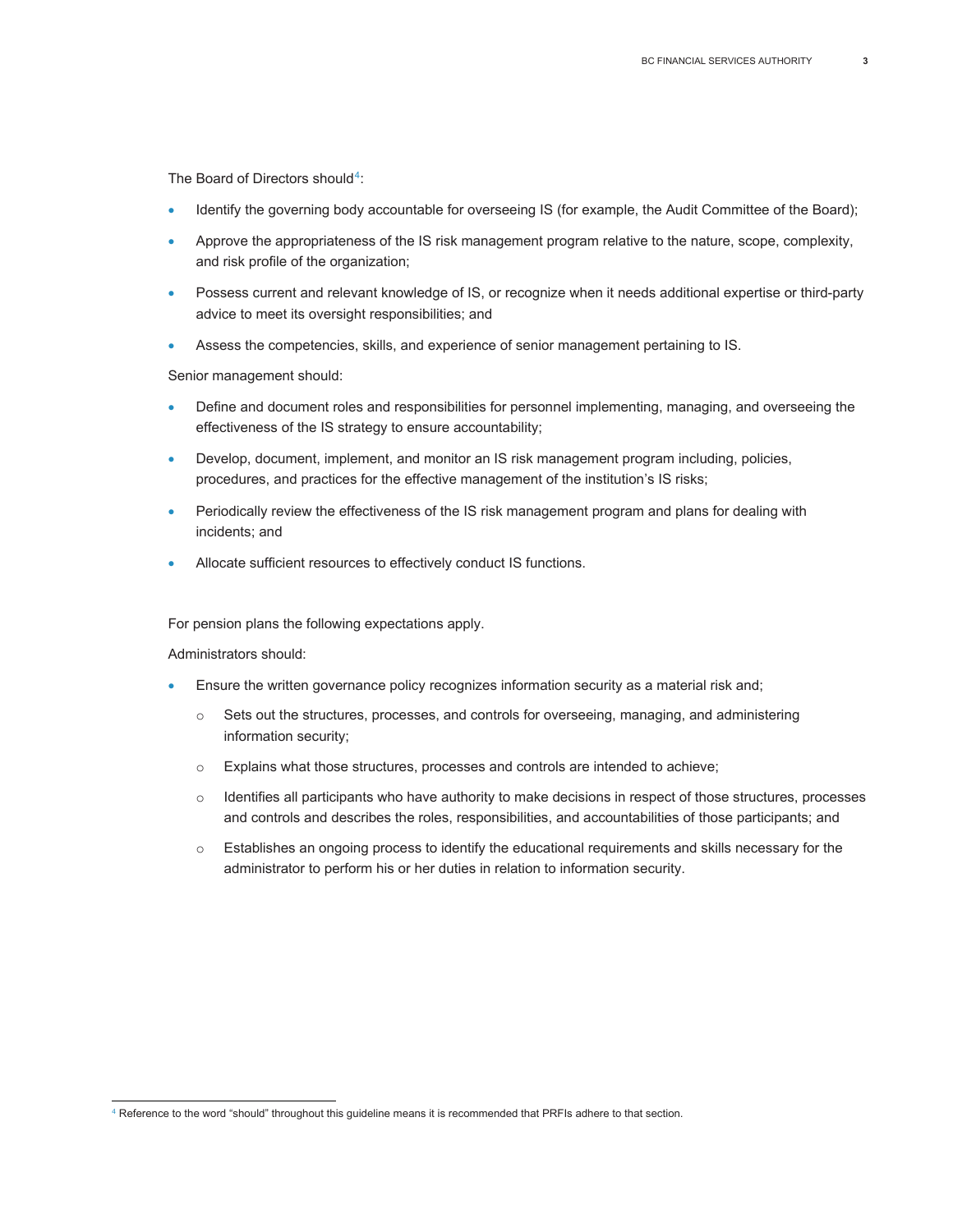### <span id="page-5-0"></span>Information Security Risk Management Program<sup>[5](#page-5-2)</sup>

*A PRFI is expected to establish and document an effective IS risk management program, which should be approved by the governing body and, for financial institutions, be reviewed at least once a year by senior management. This program should focus on security measures to mitigate IS risks and should be fully integrated into the PRFI's overall risk management processes.*

An FI should design and document an IS Risk Management Program that includes the following:

- IS policies and procedures that align with the organization's risk exposure;
- Procedures and systems to identify and protect against IS threats and monitor IS incidents;
- A plan that clearly sets out strategies for responding to and recovering from material IS incidents with roles and escalation processes clearly defined to facilitate timely response management;
- Procedures for testing IS measures to ensure that critical functions, processes, systems, transactions, and interdependencies are effective. The actions should support the objectives of protecting and, if necessary, re-establishing the integrity and availability of operations and the confidentiality of information assets; and,
- Internal controls to ensure compliance with established IS risk management policies and procedures.

### <span id="page-5-1"></span>**Identify**

#### *A PRFI is expected to develop an understanding of IS risk to systems, people, assets, data, and capabilities.*

An FI should:

- Identify the data, personnel, devices, systems, software platforms, and applications and facilities that enable the organization to achieve business objectives;
- Perform a risk assessment to understand the IS threats and risks as well as their implications on the organization's operations, assets, and individuals (including an analysis of the organization's exposure to severe business disruptions and an assessment of their potential impact);
- Identify IS risk pertaining to third parties, such as suppliers and third-party partners;
- Coordinate and align IS roles and responsibilities with external partners; and

<span id="page-5-2"></span> $^5$  A IS Risk Management Program comprises a complete set of organizational resources including policies, staff, processes, practices, and technologies used to assess, mitigate and respond to IS risks. The contents of an IS Program may be contained in one or more documents and some aspects may be contained in other documents such as ERMs, BCPs, governance policies, etc.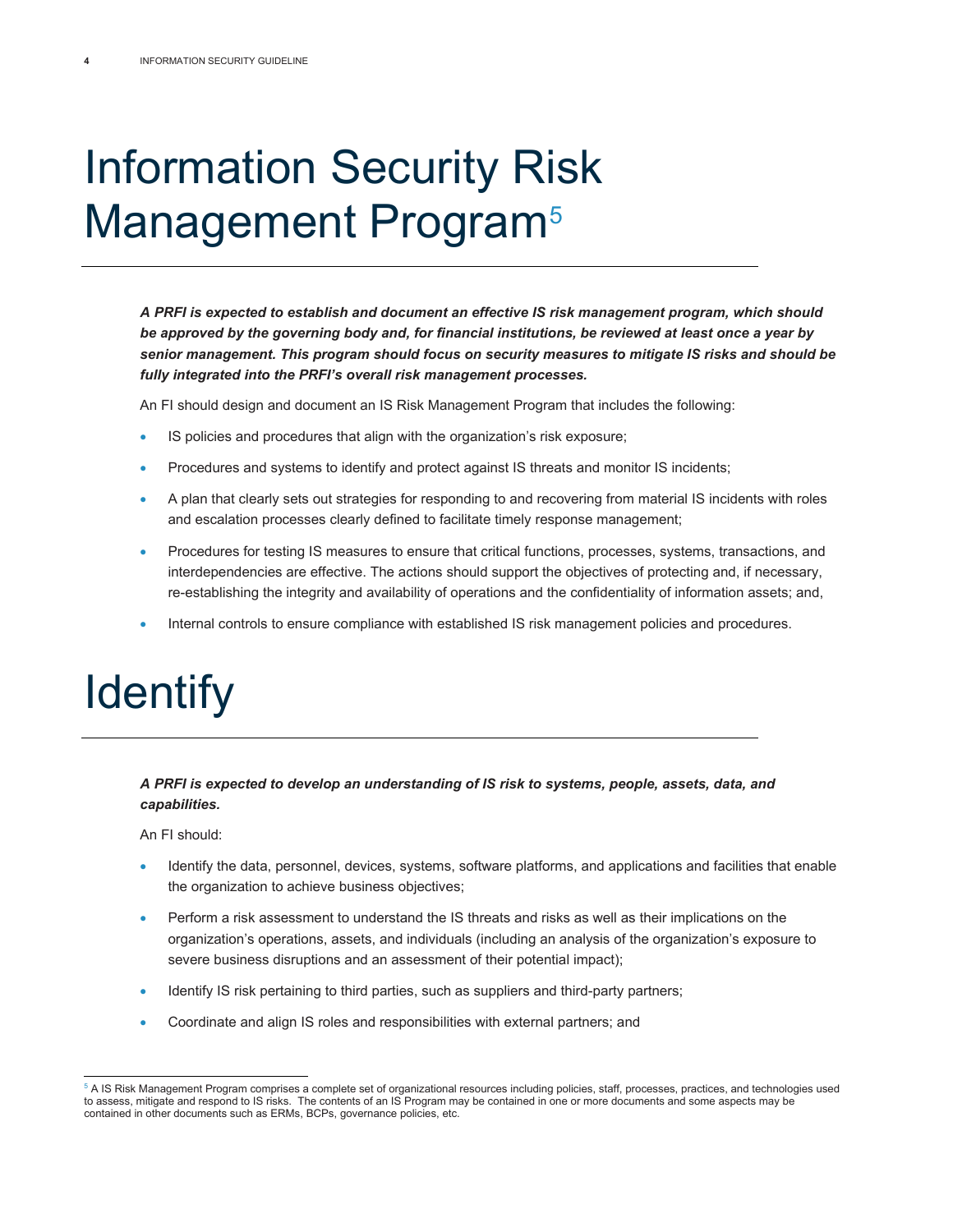• Collect IS threat information from internal and external sources to inform risk assessments.

#### <span id="page-6-0"></span>Protect

*A PRFI is expected to protect its data and systems in a reasonable and appropriate manner based on the sensitivity, value and/or criticality that the data and information system have to the PRFI and legislative requirements. A PRFI should develop and implement preventative physical and logical security measures against identified IS risks to ensure data and information system protection and delivery of critical services***.**

An FI should:

- Establish appropriate physical and logical security measures to protect sensitive data of the organization as well as the network systems;
- Document and maintain security policies, practices, and procedures used to manage protection of information whether at rest, in transit, or in use;
- Provide periodic training and awareness on IS to all personnel. The level of training will be commensurate with the individual's access to sensitive data and systems;
- Document and implement policies, practices, and procedures to manage access rights to information assets and their supporting networks on a 'need-to-know' basis;
- Document and institute controls over privileged system access by strictly limiting and closely supervising staff with elevated information system access entitlements. Controls such as roles-based access, logging and reviewing of privileged users' network activities, strong authentication, and monitoring for anomalies should be implemented;
- Establish, document, and implement multi-layered controls covering people, processes, and technology, with each layer serving as a safety net for preceding layers. 'Multi-layered' should be understood as having more than one control covering the same risk (for example, implementing two-factor authentication for users accessing the network);
- Establish and implement a testing process that validates the robustness and effectiveness of the security measures and ensures that the testing framework is adapted to consider new threats and vulnerabilities identified through risk-monitoring activities;
- Ensure that tests are conducted in the event of changes to infrastructure, processes, or procedures and if changes are made in response to material security incidents;
- Exchange information with external stakeholders to achieve broader IS situational awareness;
- Establish processes to receive, analyze, and respond to vulnerabilities and flaws disclosed to the organization from internal and external sources; and
- Implement Information Technology ("IT") system updates from infrastructure and software providers in a timely manner.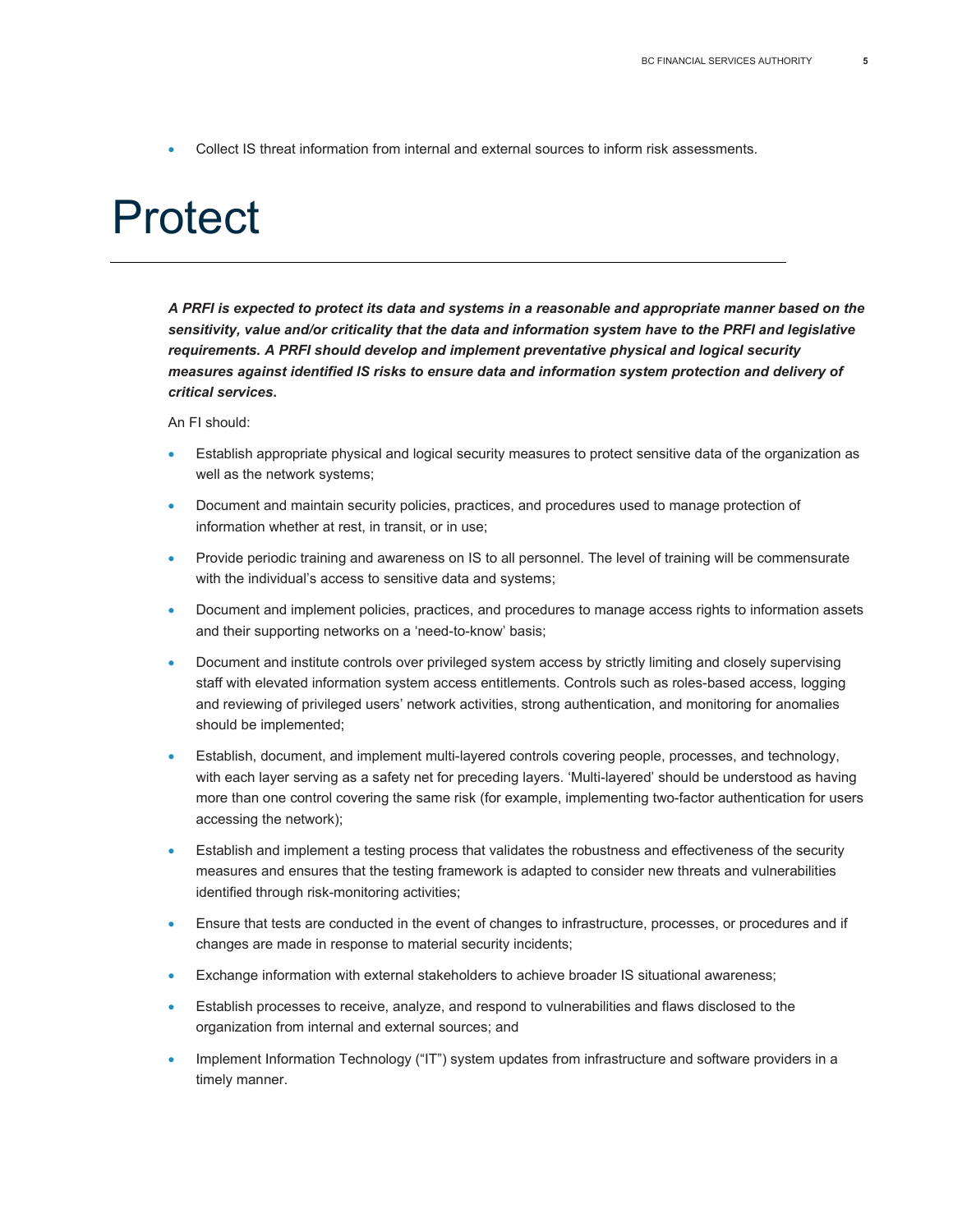### <span id="page-7-0"></span>**Detect**

*A PRFI is expected to establish monitoring processes to rapidly detect IS incidents and periodically evaluate the effectiveness of identified controls, including through network monitoring, testing, audits, and reporting.*

An FI should:

- Establish appropriate capabilities for detecting physical or digital intrusion as well as breaches of confidentiality, integrity, and availability of the information assets used;
- Monitor information system and assets to identify IS incidents covering relevant internal and external factors, including business and information system administrative functions; and
- Maintain and test detection processes and procedures to ensure timely and adequate awareness of IS incidents.

#### <span id="page-7-1"></span>Respond

#### *A PRFI is expected to develop and implement appropriate actions in response to IS incidents.*

An FI should:

- Establish appropriate processes to ensure consistent and integrated monitoring, handling, and follow-up of IS incidents;
- Execute response procedures and practices to contain the incident, maintain critical functions, and mitigate losses in the event of a material incident<sup>6</sup>;
- Establish procedures for reporting IS incidents, as appropriate; and
- <span id="page-7-2"></span>• Ensure effective crisis communication measures are in place during a disruption or emergency so that all relevant internal and external stakeholders, including external service providers, are informed in a timely and appropriate manner.

<span id="page-7-3"></span><sup>&</sup>lt;sup>6</sup> See Appendix 1 for definition of "material incident"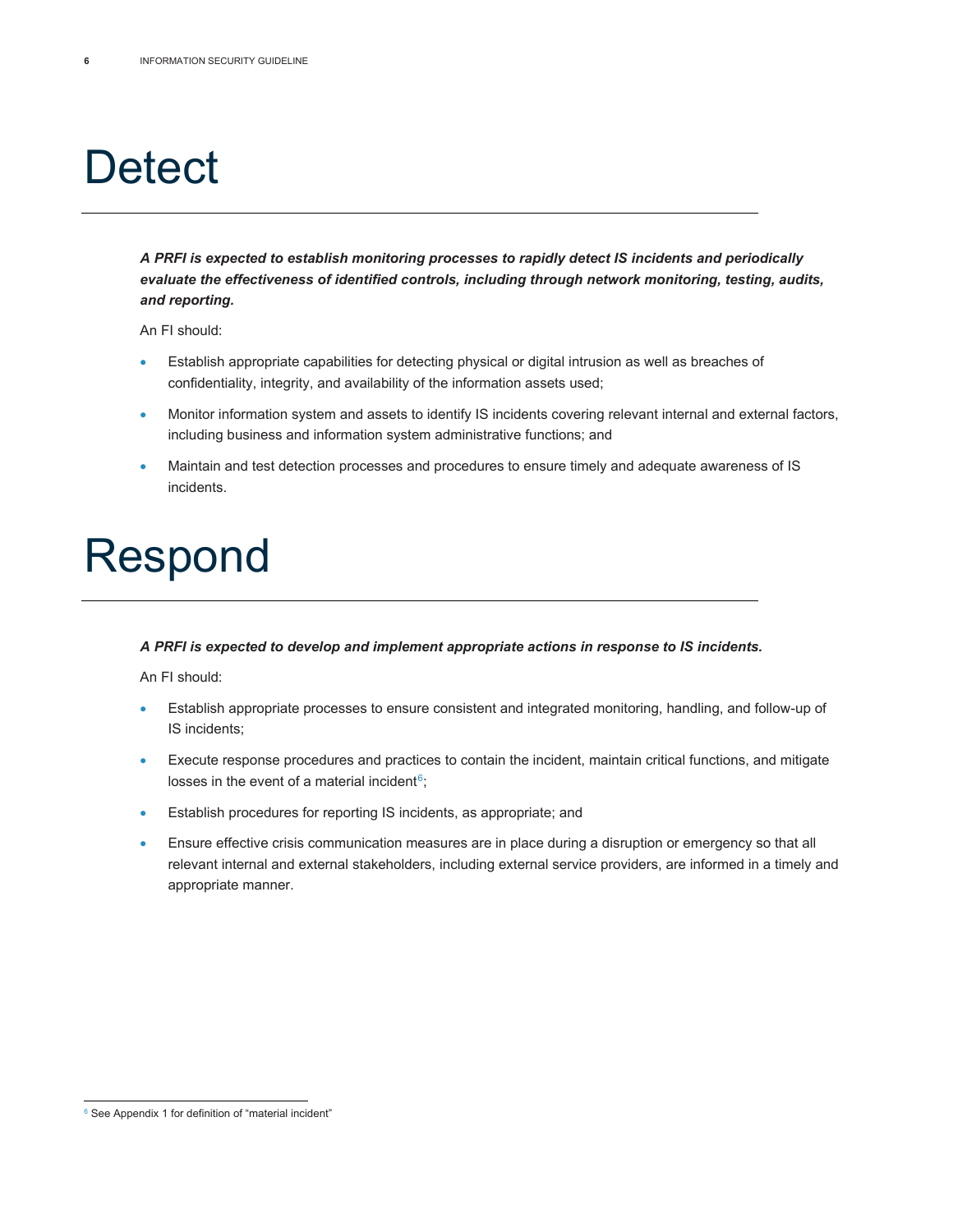#### Recover

*A PRFI is expected to develop and implement appropriate activities to maintain plans for resilience, restore capabilities or services and comply with applicable legislation.*

An FI should:

- Develop an IS incident recovery plan, which should:
	- $\circ$  Focus on the impact on the operation of critical functions, processes, systems, transactions, and interdependencies,
	- $\circ$  Be documented and made available to the business and support units and readily accessible in case of emergency, and
	- $\circ$  Be updated in line with lessons learned from the tests, new risks identified, threats, and changed recovery objectives and priorities;
- Execute a recovery plan during or after an IS incident;
- Analyze IS incidents that have been identified or have occurred within and/or outside the organization, consider key lessons learned from these analyses, and update the risk management strategy accordingly;
- Conduct response and recovery planning and testing including with suppliers and third-party providers when applicable; and
- Develop and implement, for the purpose of ensuring the restoration of systems with minimum downtime and limited disruption, a backup policy specifying recovery methods, the scope of the data that is subject to the backup, and the minimum frequency of the backup based on the criticality of information or the sensitivity of the data.

### <span id="page-8-0"></span>Communication With The Regulator

#### *A PRFI is expected to be in communication with BCFSA in the event of a material incident.*

The following expectation applies to PRFIs: In the event of a material incident, the PRFI should inform<sup>7</sup> BCFSA as soon as possible (see Appendix 1). Thereafter, as soon as possible but within 72 hours of a material incident, the PRFI should provide BCFSA with an incident report as described in Appendix 2.

<span id="page-8-1"></span> $7$  The initial contact with the BCFSA can be in the form of a phone call or email, and may include only a preliminary description of the information security incident and contain fewer details than outlined in the incident report (Appendix 2), since some information regarding the incident may not be available at the time.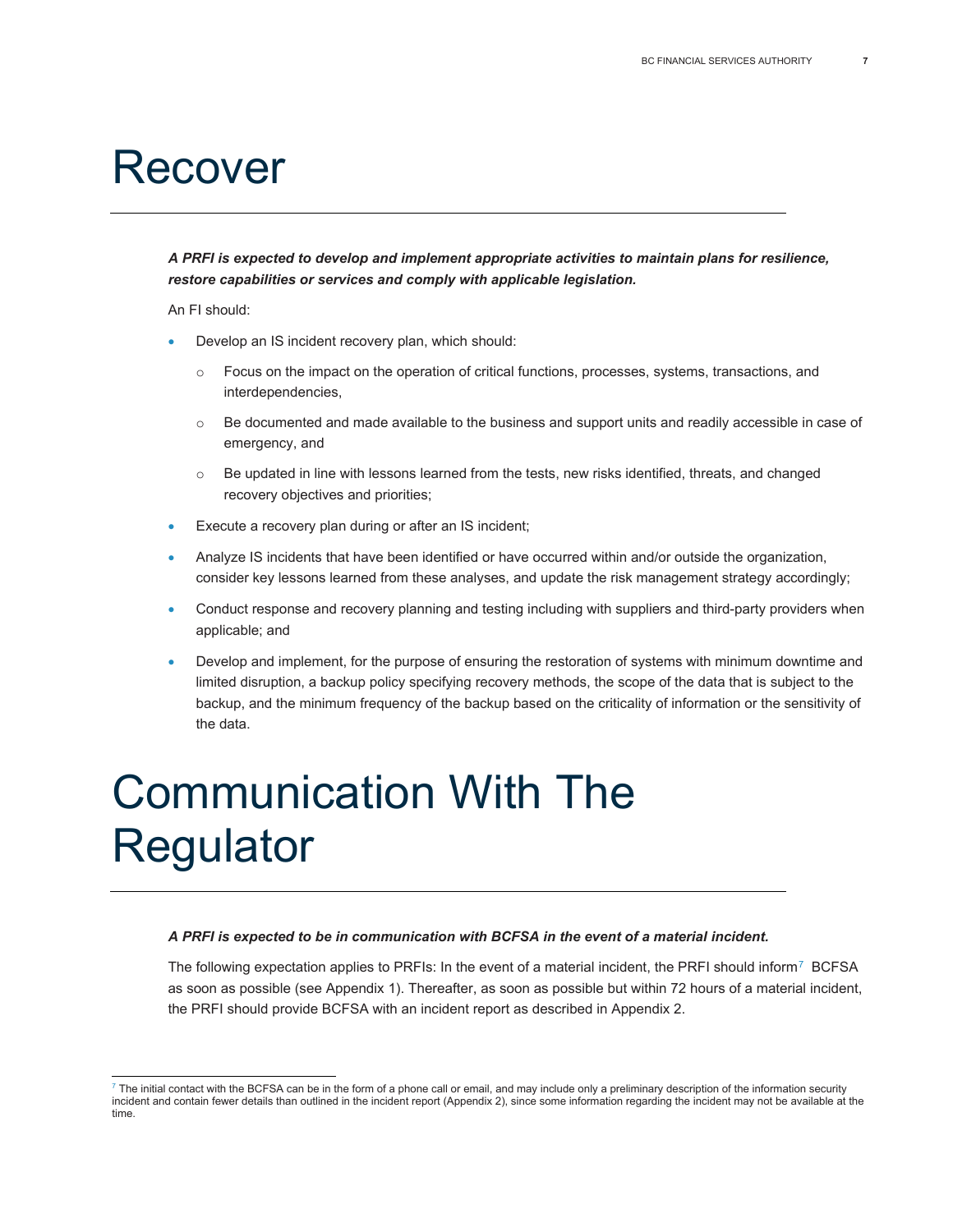### <span id="page-9-0"></span>Appendix 1: Determining If An Information Security Incident Is "Material"

An IS incident should be of a certain degree of severity for it to be reported to BCFSA. The determination of the severity of an event is made by the PRFI and should relate to the impact that the incident will have on the PRFIs members, users, consumers, or the general public. In assessing the severity of a specific incident, the PRFI may want to consider the following factors, among others.

Is this an incident that:

- a) Has been reported, or is reasonably expected to be reported, to the press or to the PRFI's members, users, or participating organizations with potential for a negative reputational impact?
- b) Results in significant operational impacts to key/critical information systems or data?
- c) Materially affects a PRFI's operational or customer data, including confidentiality, integrity, or availability of such data?
- d) Has a significant operational impact on internal users that is material to clients or business operations?
- e) Causes significant levels of system/service disruptions to critical business systems?
- f) Is affecting a significant or growing number of customers<sup>8</sup>?
- g) Will have a material impact on critical deadlines/obligations in financial market settlement or payment systems (e.g., financial market infrastructure, retiree payments)?
- h) May have a significant impact on a third party?
- <span id="page-9-1"></span>i) Has been reported to other regulatory or other authorities?

<span id="page-9-2"></span><sup>8</sup> The term Customers includes, amongst others, depositors, policy holders and plan members.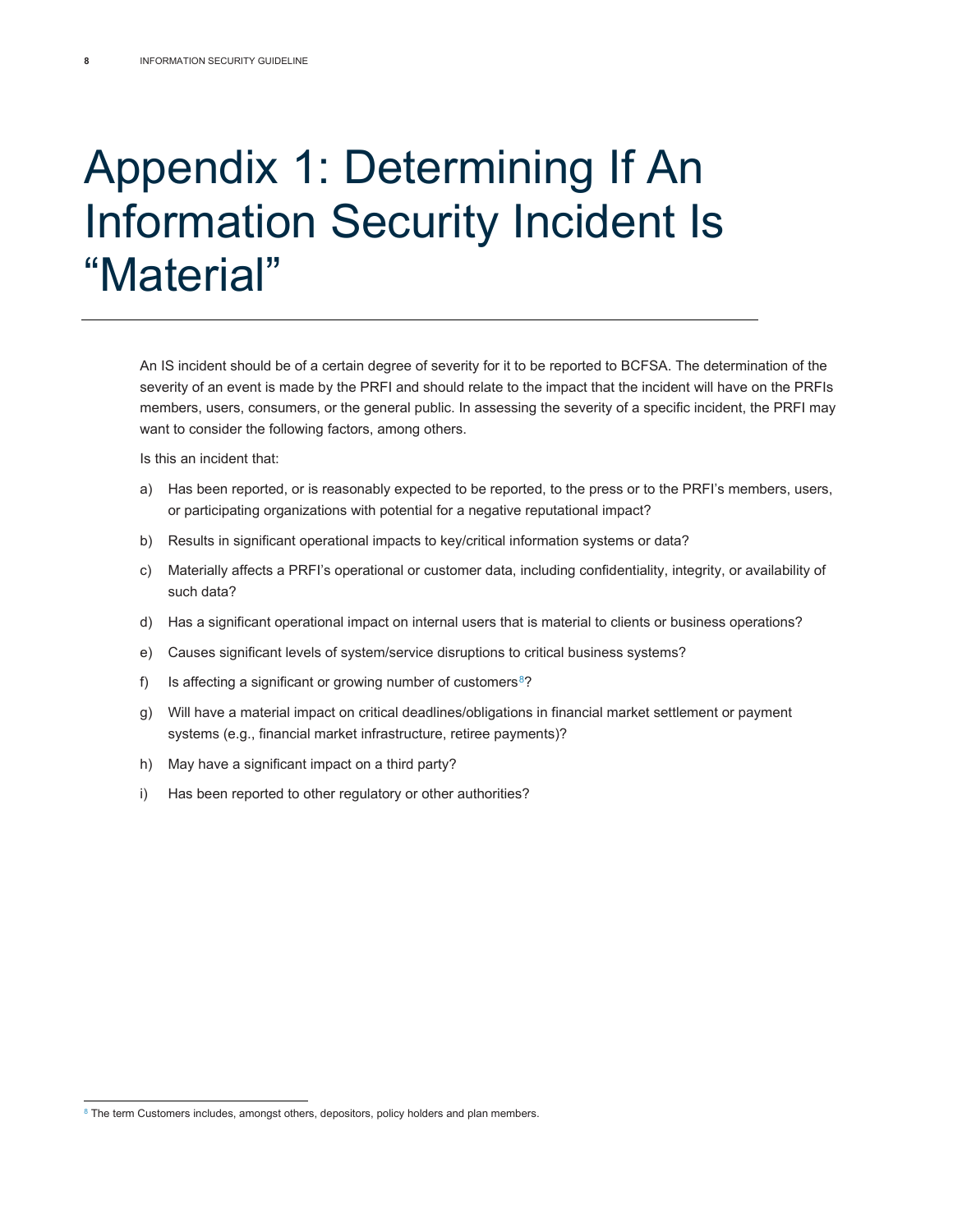<span id="page-10-0"></span>

| <b>Scenario Name</b>               | <b>Scenario Description</b>                                                                                                                                                    | <b>Impact</b>                                                                                                                                                                                                             |
|------------------------------------|--------------------------------------------------------------------------------------------------------------------------------------------------------------------------------|---------------------------------------------------------------------------------------------------------------------------------------------------------------------------------------------------------------------------|
| <b>Cyber Attack</b>                | An account takeover botnet campaign is<br>targeting online services using new<br>techniques, and current defenses are<br>failing to prevent customer account<br>compromise.    | High volume and velocity of attempts<br>$\bullet$<br>Current controls are failing to block attack<br>$\bullet$<br>Customers are locked out<br>$\bullet$<br>Indication that accounts have been<br>$\bullet$<br>compromised |
| Service Availability &<br>Recovery | There is a technology failure at a data<br>centre.                                                                                                                             | Critical online service is down and the<br>alternate recovery option failed<br>Extended disruption to critical business<br>systems and operations                                                                         |
| Third Party Breach                 | A material third party's system is<br>breached, and the PRFI is notified that<br>the third party is investigating.                                                             | Third party is designated as material to the<br><b>PRFI</b><br>Material impact to PRFI data is possible                                                                                                                   |
| <b>Extortion Threat</b>            | A PRFI has received an extortion<br>message threatening to perpetrate a<br>cyber-attack (e.g. Distributed Denial of<br>Service attack unless a Bitcoin payment<br>is received) | Threat is credible<br>$\bullet$<br>Probability of critical online service<br>disruption                                                                                                                                   |
| Internal Breach                    | An employee or contractor has<br>intentionally or inadvertently caused<br>sensitive data to be accessed destroyed,<br>modified, or made inaccessible.                          | Indications that accounts have been<br>compromised.                                                                                                                                                                       |

#### **MATERIAL INCIDENT EXAMPLES**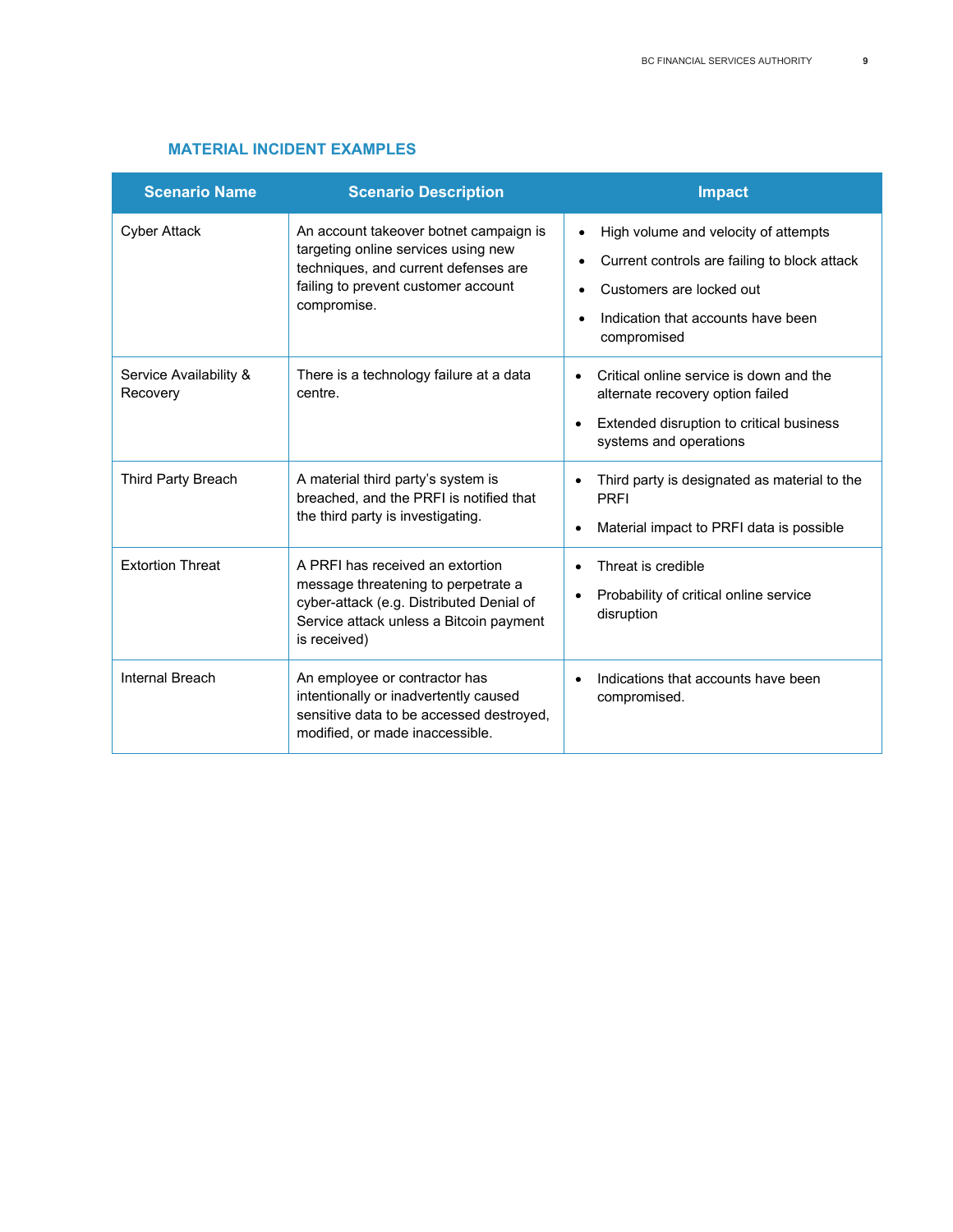### Appendix 2: Information Security Incident Reporting **Template**

PRFIs should notify BCFSA in the event of a material incident as soon as possible. Thereafter, as soon as possible but within 72 hours after a material incident has occurred, PRFIs should provide BCFSA with a written incident report. Where specific details are unavailable at the time of the initial report, the PRFI should indicate 'information not yet available.' In such cases, the PRFI should provide best known estimates and all other details available at the time.

Details to report should include the following:

- Date and time the incident was assessed to be material;
- Date and time/period in which the incident took place;
- Incident type (for example, internal breach, malware, data breach, extortion, etc.);
- Incident description, including:
	- o Known direct/indirect impacts (quantifiable and non-quantifiable) including privacy and financial,
	- o Known impact to one or more business segment, business unit, line of business or regions, including any third party involved,
	- o Whether the incident originated at a third party or has an impact on third party services, and
	- o Number of clients impacted;
- Primary method used to identify the incident;
- Current status of incident;
- Date for internal incident escalation to pension plan administrator, senior management or Board of Directors;
- Mitigation actions taken or planned;
- Known or suspected root cause; and
- <span id="page-11-0"></span>• Name and contact information for the PRFI incident lead and liaison with the BCFSA.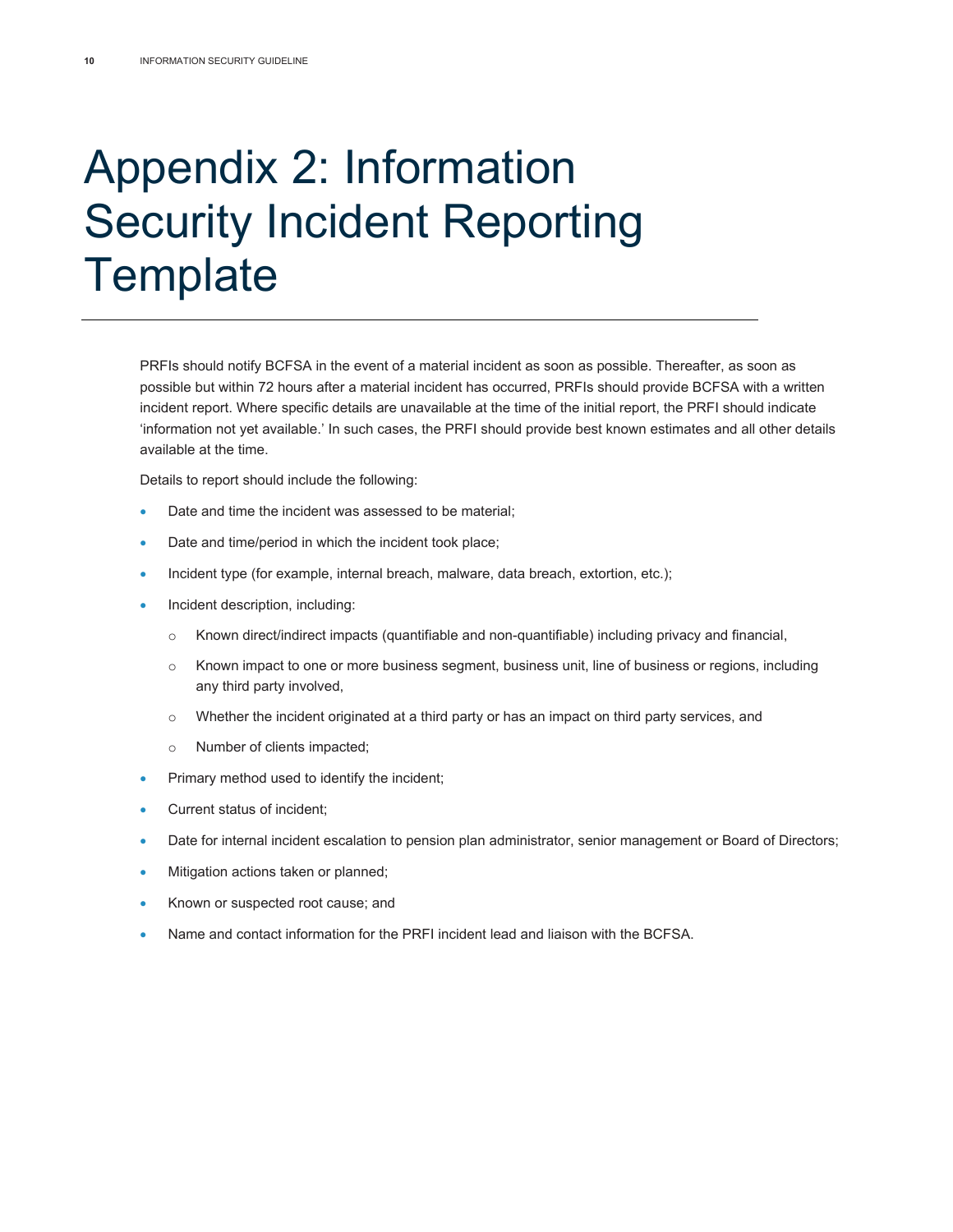#### **SUBSEQUENT REPORTING REQUIREMENTS**

PRFIs should provide BCFSA with regular updates as new information becomes available, and until all material details about the incident have been provided. The method and frequency of these updates should be established through discussions with BCFSA considering the severity, impact, and velocity of the incident.

Until the incident is contained/resolved, PRFIs should provide to BCFSA situation updates, including any short term and long-term remediation actions and plans.

Following incident containment, recovery, and closure, the PRFI should report to BCFSA on its post incident review and lessons learned.